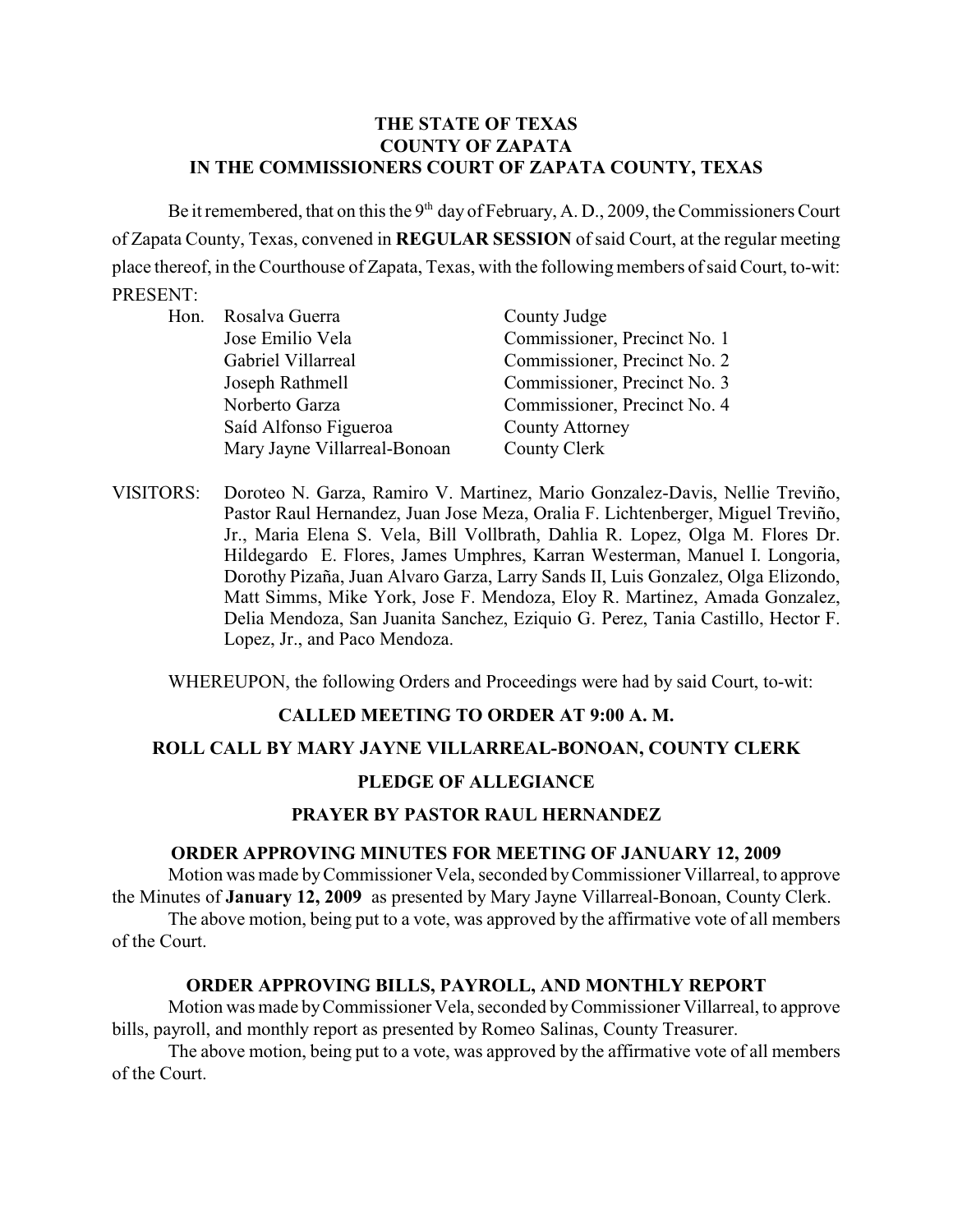#### **COMMUNICATIONS**

Judge Guerra informed Commissioners' Court that the format of the Commissioners' Court Meeting Agenda is now different and divided into categories.

Judge Guerra communicated that District Attorney Alaniz came to visit and is requesting office space and is willing to take transfer from another department. He also submitted a list of equipment needed.

Judge Guerra thanked the EDC, Commissioner Joe Rathmell, and Peggy Umphres for the success of the workshop.

Commissioner Jose Emilio Vela thanked Judge Guerra and Commissioner Garza on the accomplishments on the landfill.

Nellie Treviño and Paco Mendoza requested to use the rotunda for a dinner to be held on February 18, 2009 for the Zapata County Fair parade marshals.

### **ORDER DENYING OPENING BIDS AND DENYING PROPOSALS IN RELATION TO PURCHASING ONE ACRE TRACT IN VICINITY OF CHIHUAHUA TO USE AS PUBLIC PARK**

Motion was made by Commissioner Garza, seconded by Commissioner Villarreal, to deny opening bids and denying proposals in relation to the purchase of one (1) acre tract in vicinity of Chihuahua to use as public park as requested by Commissioner Jose Emilio Vela, Pct. 1.

The above motion, being put to a vote, was approved by the affirmative vote of all members of the Court.

# **ORDER APPROVING USE OF NEW LITTLE LEAGUE FIELD AT FLORES PARK TO HOST REGIONAL ZHS SOFTBALL TOURNAMENT IN MARCH 2009**

Motion was made byCommissioner Garza, seconded by Commissioner Vela, to approve and authorize use of the new little league field at the Flores Park to host a regional ZHS softball tournament in March 2009 as requested by Jose Emilio Vela, County Commissioner, Pct. 1.

The above motion, being put to a vote, was approved by the affirmative vote of all members of the Court.

### **ORDER DENYING TAX ABATEMENT FOR OAKS AT FALCON HEIGHTS CONDOMINIUMS**

Motion was made by Commissioner Vela, seconded by Commissioner Garza, to deny a tax abatement for the Oaks at Falcon Heights Condominiums as requested by Matt Simms.

The above motion, being put to a vote, was approved by the affirmative vote of all members of the Court.

# **ORDER ADOPTING AND ENFORCING BURN BAN PROCLAMATION**

Motion was made by Commissioner Villarreal, seconded by Commissioner Vela, to adopt and enforce Burn Ban Proclamation, effective immediately as requested by Fire Chief Juan Jose Meza.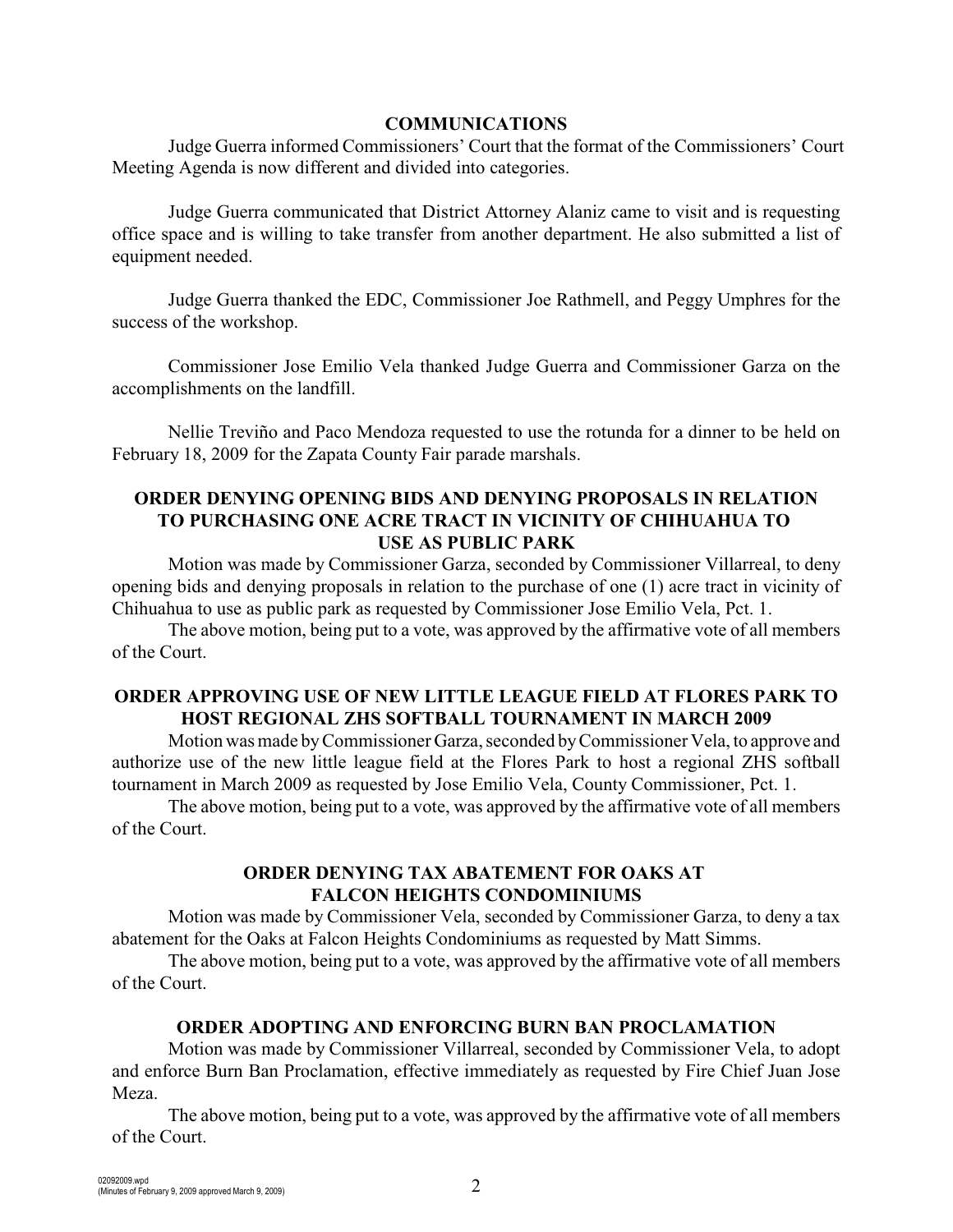# **UPDATE ON FLORES PARK PROJECT AND AUTHORIZATION TO PREPARE OPERATIONAL PLAN FOR NEWLY CONSTRUCTED SWIMMING POOL AND OTHER ADDITIONAL AMENITIES**

Jose Lino reported that softball fields are complete and ready to use. Entire facility will be ready and operational after this week, except pool which is pending an electrical meter. Commissioner Vela asked for proposal or change order on lights and brick facade on concession stand.

## **ORDER APPROVING LOCATION OF MAIL BOXES FOR COURTHOUSE**

Motion was made byCommissioner Vela, seconded by Commissioner Villarreal, to approve location of mail boxes for the courthouse. Mail boxes will be placed on West side of courthouse as requested by Rosalva Guerra, County Judge.

The above motion, being put to a vote, was approved by the affirmative vote of all members of the Court.

# **ORDER APPOINTING MAIL CARRIER TO ACCEPT PARCELS AND ACCOUNTABLE MAIL**

Motion was made byCommissioner Garza, seconded byCommissioner Rathmell, to appoint Elvia Chapa as mail carrier to accept parcels and accountable mail (mail requiring signatures) and be delivered to courthouse departments as requested by Rosalva Guerra, County Judge.

The above motion, being put to a vote, was approved by the affirmative vote of all members of the Court.

### **ORDER APPROVING STREET LIGHTS AND SPEED HUMPS**

Motion was made by Commissioner Garza, seconded by Commissioner Vela, to approve street lights at the following locations:

- a. 413 Bravo Street (between  $4^{\text{th}} \& 7^{\text{th}}$ )
- b. 1010 Villa (between  $10^{th}$  & Villa Street)
- c. 1912 Diaz (between  $19<sup>th</sup> \& 20<sup>th</sup>$ )

as requested by Norberto Garza, County Commissioner, Pct. 4;

installation of speed humps at the following locations:

- a. 1811 Del Mar Street
- b. Carla Street

as requested by Norberto Garza, County Commissioner, Pct. 4;

installation of street lights at the following locations:

- a. North Siesta Ln & Peña Lane
- b. Irene Drive
- c. 151 Military Drive
- d. Mission Lane and Monterrey Lane

as requested by Joseph Rathmell, County Commissioner, Pct. 3;

installation of street lights at the following locations:

- a. 704 Carla Street (Zapata townsite)
- b. 444 Park Drive (Falcon Lake Estates East)
- as requested by Jose Emilio Vela, County Commissioner, Pct. 1;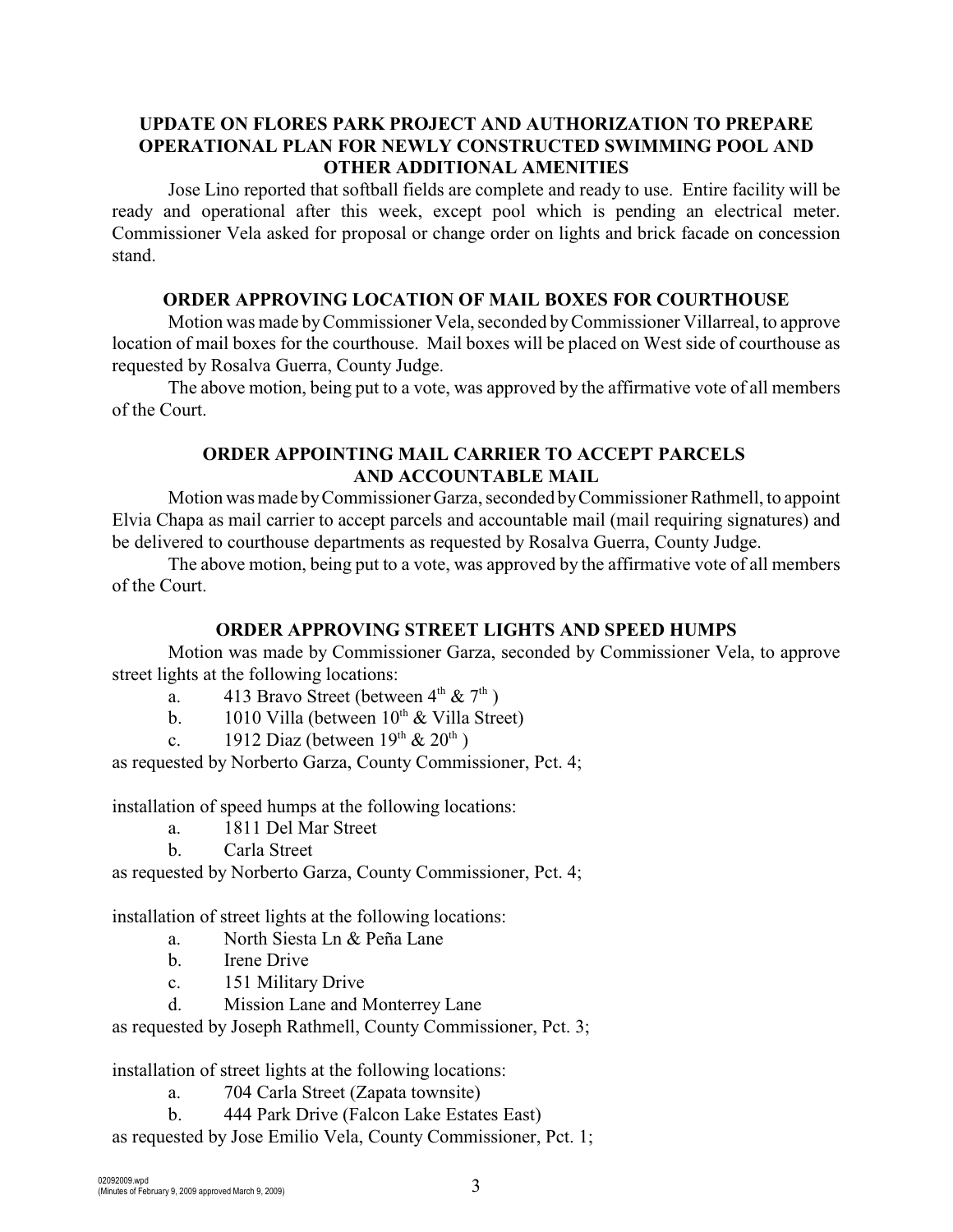installation of street hump to control speeding at Falcon Lake Estates East (Papaya Street) as requested by Jose Emilio Vela, Pct. 1;

installation of speed hump placed at  $20<sup>th</sup>$  street towards Miraflores Street and Elm Street from  $17<sup>th</sup>$ Street towards  $24<sup>th</sup>$  Street as requested by Eziquio G. Perez.

The above motion, being put to a vote, was approved by the affirmative vote of all members of the Court.

# **CLARIFICATION ON STATUS OF PAYMENT FOR PREVIOUSLY APPROVED REQUEST OF \$15,000.00 PASSED BY COMMISSIONERS COURT ON OCTOBER 14, 2008**

Motion was made by Commissioner Vela, seconded by Commissioner Villarreal, to clarify status of payment for previously approved request of \$15,000 passed by Commissioners Court on October 14, 2008 as item "T" . Funds were requested in addition to previously approved 2008-2009 Fiscal Year Budget and are to come out of the Hotel/Motel Tax as requested by Paco Mendoza, Zapata County Chamber of Commerce.

The above motion, being put to a vote, was approved by the affirmative vote of all members of the Court.

# **ORDER APPROVING SALARY INCREASE FOR SUCCESSFUL ACHIEVEMENT OF CODE ENFORCEMENT INTERMEDIATE LICENSE FOR DOROTHY PIZAÑA**

Motion was made by Commissioner Garza, seconded by Commissioner Rathemell, to approve salary increase for successful achievement of Code Enforcement Intermediate License for Dorothy Pizaña from certification stipend 10-596-207. Salary from \$9.80 per hour to \$11.30 per hour . Effective January 1<sup>st</sup>, 2009 as requested by Juan Alvaro Garza, Environmental Supervisor.

The above motion, being put to a vote, was approved by the affirmative vote of all members of the Court.

### **ORDER AWARDING BID FOR METAL BUILDING AT RECYCLING CENTER FOR HORIZONTAL BALER**

Motion was made by Commissioner Vela, seconded by Commissioner Rathmell, to award bid to Fig Co Steel Building with a bid of \$42,000, being the lowest bidder, for the 60' x 40' x 20' metal building at the Recycle Center for the horizontal baler to be paid from restrictive account and matching grant account as requested by Hector Lopez, Jr., Recycling Department Supervisor.

The above motion, being put to a vote, was approved by the affirmative vote of all members of the Court.

# **ORDER APPOINTING COUNTY HISTORICAL COMMISSION MEMBERS IN ACCORDANCE TO CHAPTER 318 OF THE TEXAS GOVERNMENT CODE**

Motion was made by Commissioner Rathmell, seconded by Commissioner Garza, to approve County Historical Commission members in accordance with Chapter 318 of the Texas Government Code as requested by Rosalva Guerra, County Judge. Members are as follows: Hector Lopez, Jr., Alma Diana Canales, Leticia Salinas, Maria G. Davila, Beatriz M. Lopez, Dora A. Pacheco, Veronica Rivera, San Juana Alaniz, Gilberto Salinas, Roberto Moncivais, Omelia Zapata, and Belinda Bravo.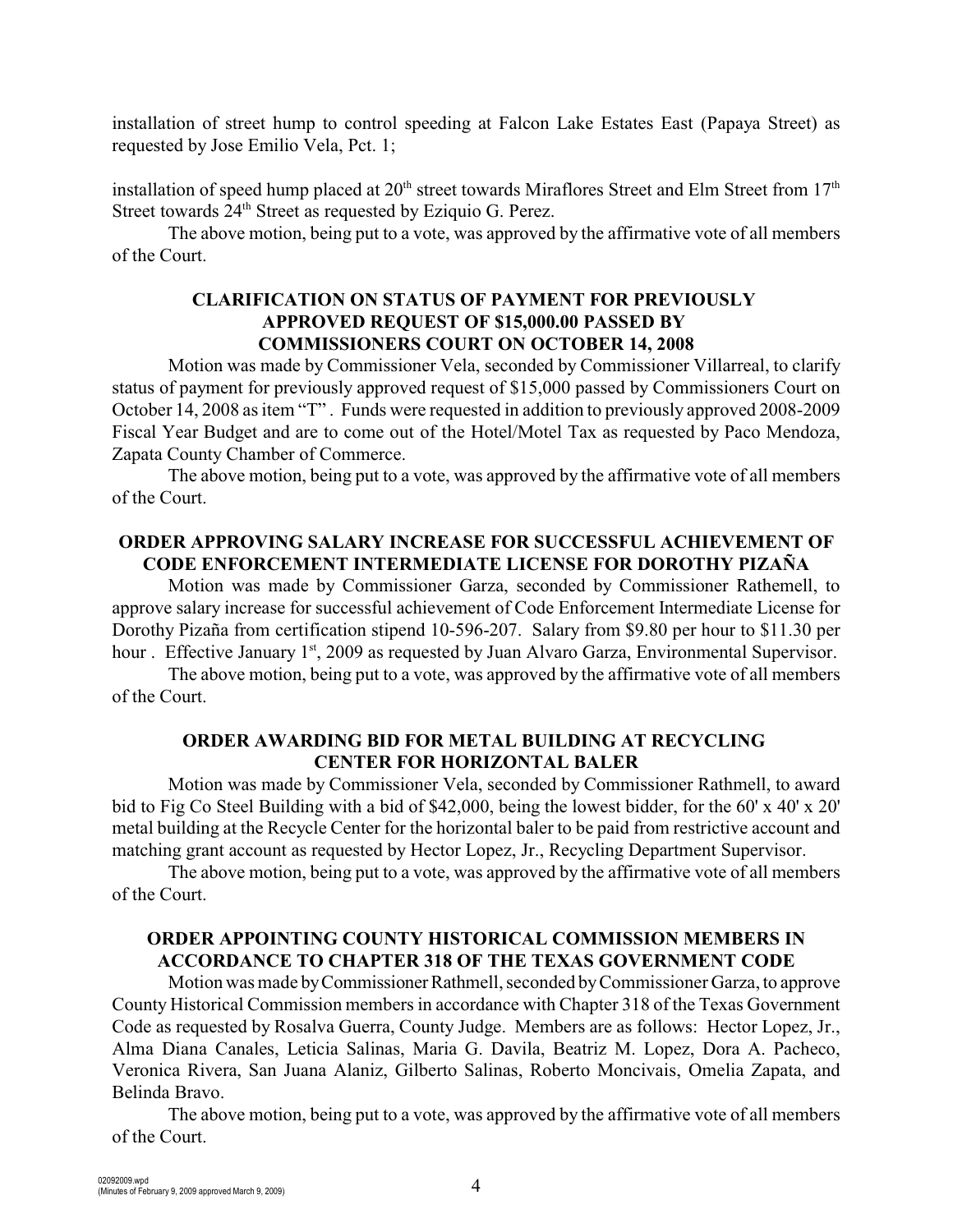### **ORDER TO APPROVE APPOINTMENT OF FALCON LAKE PLANNING COMMISSIONERS IN ACCORDANCE WITH SENATE BILL 63**

Motion was made by Commissioner Rathmell, seconded by Commissioner Vela, to approve appointment of the Falcon Lake Planning Commissioners in accordance with Senate Bill 63 (231.252) as requested by Rosalva Guerra, County Judge. Members appointed are Robert Collett, Karran Westerman, Bobby Holcomb, Eddie Martinez and Gilberto Davila, Sr.

The above motion, being put to a vote, was approved by the affirmative vote of all members of the Court.

### **ORDER APPROVING SELECTION OF PROFESSIONAL SERVICES OF ARCHITECT ROBERT MEZQUITI TO SUBMIT DESIGN PROPOSAL FOR ZAPATA COUNTY PROPERTY**

Motion was made by Commissioner Garza, seconded by Commissioner Rathmell, to approve the selection of professional services of architect Robert Mezquiti, to submit design proposal for Zapata County property located on  $17<sup>th</sup>$  Avenue to  $26<sup>th</sup>$  Avenue between Glenn and Fresno Street and lots 6 through 43 inclusive, Block 200 of the Manuel Medina Addition as requested by Rosalva Guerra, County Judge.

The above motion, being put to a vote, was approved by the affirmative vote of all members of the Court.

# **ORDER APPROVING APPROPRIATIONS REQUEST LIST TO SUBMIT TO CONGRESSMAN HENRY CUELLAR**

Motion was made by Commissioner Vela, seconded byCommissioner Rathmell, to approve appropriations request list to submit to Congressman HenryCuellar as requested by Rosalva Guerra, County Judge.

The above motion, being put to a vote, was approved by the affirmative vote of all members of the Court.

# **ORDER AUTHORIZING SAID ALFONSO FIGUEROA, COUNTY ATTORNEY, TO CONTACT ELSA RODRIGUEZ TO REMOVE THRIFT STORE BUILDING**

Motion was made by Commissioner Garza, seconded by Commissioner Rathmell, to authorize Said Alfonso Figueroa, County Attorney, to contact Elsa Rodriguez to remove the Thrift Store building located in the Northeast side entrance of the town site of Zapata as requested by Rosalva Guerra, County Judge.

The above motion, being put to a vote, was approved by the affirmative vote of all members of the Court.

### **ORDER APPROVING FORMATION OF A COMPLETE COUNT COMMITTEE IN ZAPATA COUNTY FOR 2010 CENSUS**

Motion was made by Commissioner Garza, seconded by Commissioner Rathmell, to approve the formation of a complete count committee in Zapata County for the 2010 Census. Said committee is to encourage and guide people to take test. Judge Guerra is also appointed to contact civic groups and choose members as requested by Sylvia Martinez, Partnership Specialist.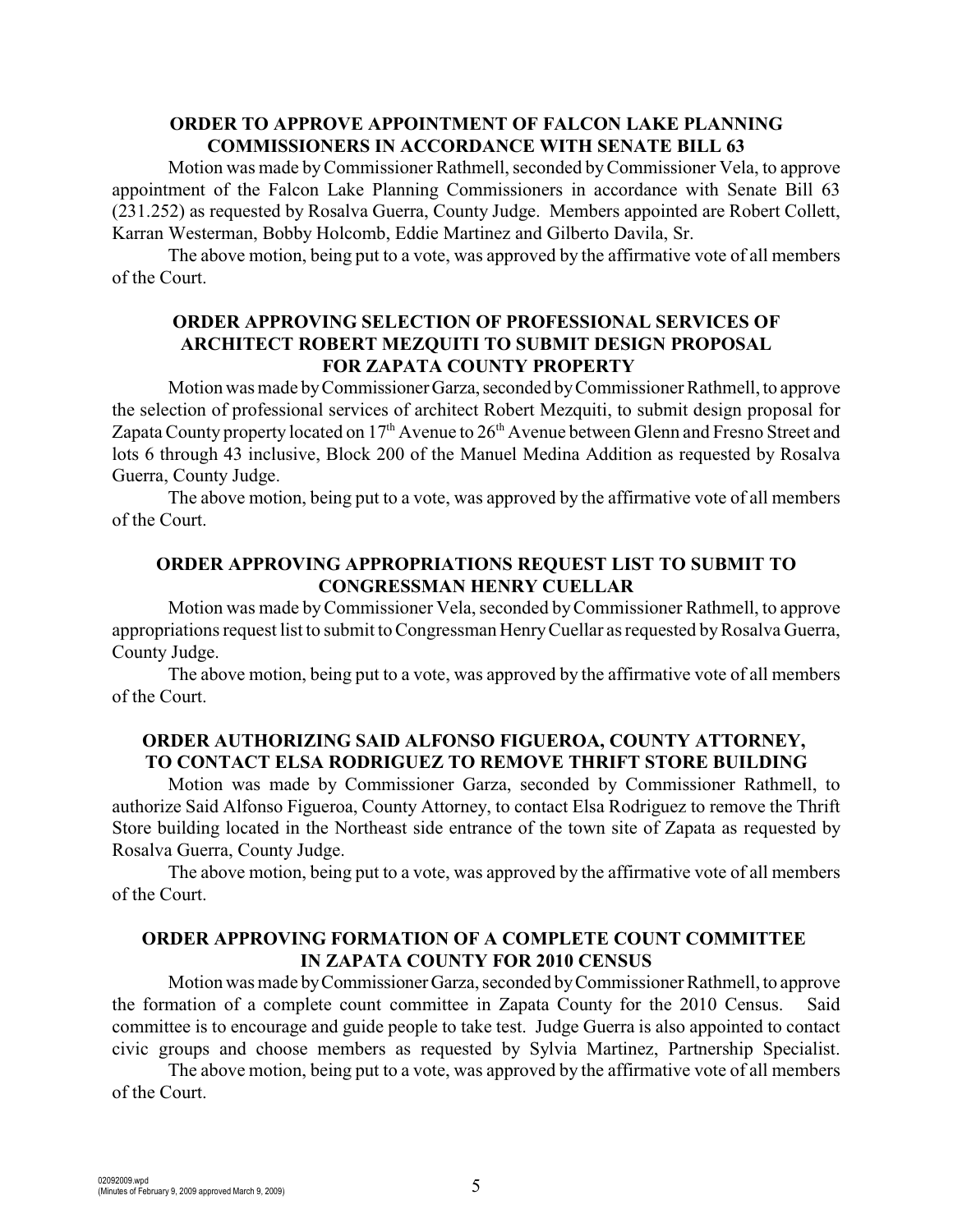### **ORDER APPROVING HIRING OF ADALBERTO MEJIA AS JUSTICE OF THE PEACE BAILIFF**

Motion was made by Commissioner Garza, seconded by Commissioner Vela, to approve hiring of Adalberto Mejia as Justice of the Peace Bailiff as requested by Justice of the Peace Fernando Muñoz, Jr. Pct. 3 and Justice of the Peace Ana Guerra, Pct. 1.

The above motion, being put to a vote, was approved by the affirmative vote of Commissioners Garza, Vela, and Rathmell. Judge Guerra and Commissioner Villarreal voted against. Motion Carried.

### **ORDER DENYING TAX ABATEMENT FOR FALCON LANES BOWLING ALLEY**

Motion was made byCommissioner Villarreal, seconded by Commissioner Vela, to deny tax abatement for Falcon Lanes Bowling Alley, retro-active to 2006 as requested by Angel Castañeda.

The above motion, being put to a vote, was approved by the affirmative vote of Commissioners Villarreal, Vela, Rathmell and Garza. Judge Guerra voted against. Motion Carried.

### **REPORTS AND PRESENTATIONS**

### **PRESENTATION BY CARLOS COLINA-VARGAS REGARDING GRANT ELIGIBILITY FOR ZAPATA COUNTY**

Presentation was made by Carlos Colina-Vargas from Texas Energy Services Engineering Services regarding a 100% grant eligibility for Zapata County as requested by Jose Emilio Vela, County Commissioner, Pct. 1. Mr. Colina-Vargas explained that the grant was a pilot program of ORCA and grant is for \$500,000 for water and sewer projects. ORCA is applying to legislature for \$1.5 million. There is an application deadline of February 27, 2009. Commissioners' Court will have to hold a special meeting in order to approve a resolution for Zapata County to apply for said grant.

### **PRESENTATION TO DISCUSS SUPPORT OF GATEWAY COMMUNITY HEALTH CENTER, INC.'S FEDERAL APPLICATION TO CONTINUE PROVISION OF PRIMARY MEDICAL SERVICES**

Presentation was made by Miguel Treviño, Jr. of Gateway Community Health Center, Inc. regarding federal application to continue provision of primary medical services. Mr. Treviño stated that Gateway Community Health Center Inc. is interested in applying for federal funds to run the local clinic. They serviced 28,000 patients in 2008. They would like to provide services to Jim Hogg and Zapata County, but do not want to compete with Community Action. They are interested in getting a letter of support from Zapata County (This is not an action item and Commissioners' Court action is needed to approve letter of support.)

### **ZAPATA COUNTY MEDICAL GROUP MONTHLY REPORT FOR JANUARY 2009**

Larry Sands II, Zapata County Medical Group Administrator, submitted the written report for January 2009. (Report attached to minutes.)

# **ECONOMIC DEVELOPMENT CENTER REPORT BY PEGGY UMPHRES**

Peggy Umphres presented Commissioners' Court with an audit report that had been previously requested. She also submitted the Economic Development Center's monthly written report and thanked Commissioners' Court and everyone who attended the workshop.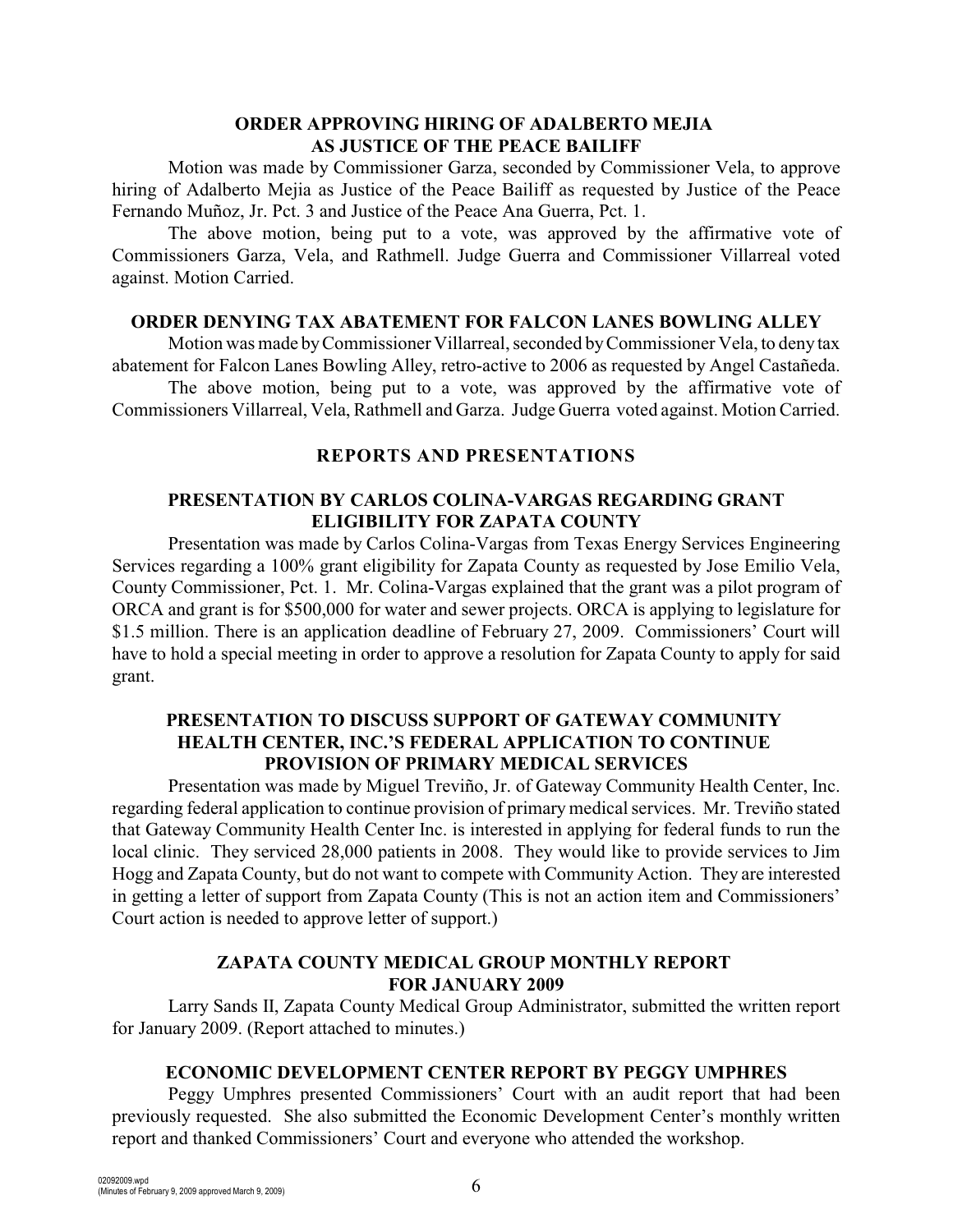### **ORDER APPROVING ADOPTION OF PROCLAMATION IN RECOGNITION OF MARRIAGE WEEK IN ZAPATA COUNTY**

Motion was made by Commissioner Rathmell, seconded by Commissioner Vela, to approve adoption of Proclamation in recognition of Marriage Week in Zapata County from February 8-14, 2009 as requested by Albert Hernandez, Presentation Director, S.T.C.A.D.A..

The above motion, being put to a vote, was approved by the affirmative vote of all members of the Court.

# **MOTION WAS MADE BY COMMISSIONER VELA, SECONDED BY COMMISSIONER VILLARREAL TO ENTER INTO EXECUTIVE SESSION AT 11:55 A.M. RETURNED TO REGULAR SESSION AT 1:50 P.M.**

# **ORDER APPROVING REQUEST FOR BIDS FOR FENCE AND AUTHORIZING JUAN ALVARO GARZA TO GO WITH LOWEST BIDDER FOR PLACEMENT OF FENCE ON PROPOSED LANDFILL SITE IN SAN YGNACIO, TEXAS**

Motion was made by Commissioner Vela, seconded by Commissioner Garza, to approve request for bids and authorize Juan Alvaro Garza to go with lowest bidder for placement of a fence on the proposed landfill site in San Ygnacio, Texas as requested by Said Alfonso Figueroa, County Attorney.

The above motion, being put to a vote, was approved by the affirmative vote of all members of the Court.

### **NO ACTION WAS TAKEN ON REQUEST BY DR. LARRY SANDS TO TAKE ACTION REGARDING INCOME FOR ZAPATA COUNTY MEDICAL GROUP**

# **NO ACTION WAS TAKEN ON REQUEST BY ROSALVA GUERRA, COUNTY JUDGE TO RECEIVE BRIEFING FROM LEGAL COUNSEL AND POSSIBLE ACTION REGARDING PROTEST OF MIXED BEVERAGE PERMIT FOR FISHNETS BAR AND GRILL**

# **ORDER TO TABLE REQUEST BY ROSALVA GUERRA, COUNTY JUDGE TO CONSIDER RENEWAL AND/OR RENEGOTIATION OF CONTRACT WITH ZAPATA COUNTY MEDICAL CLINIC AND/OR ZAPATA COUNTY MEDICAL GROUP**

Motion was made by Commissioner Garza, seconded by Commissioner Vela, to Table request by Rosalva Guerra, County Judge to consider the renewal and/or renegotiating of the contract with Zapata County Medical Clinic and/or Zapata County Medical Group.

The above motion, being put to a vote, was approved by the affirmative vote of all members of the Court.

#### **ADJOURN**

Motion to adjourn was made byCommissioner Garza, seconded byCommissioner Vela and being put to a vote, was approved by the affirmative vote of all members of the Court.